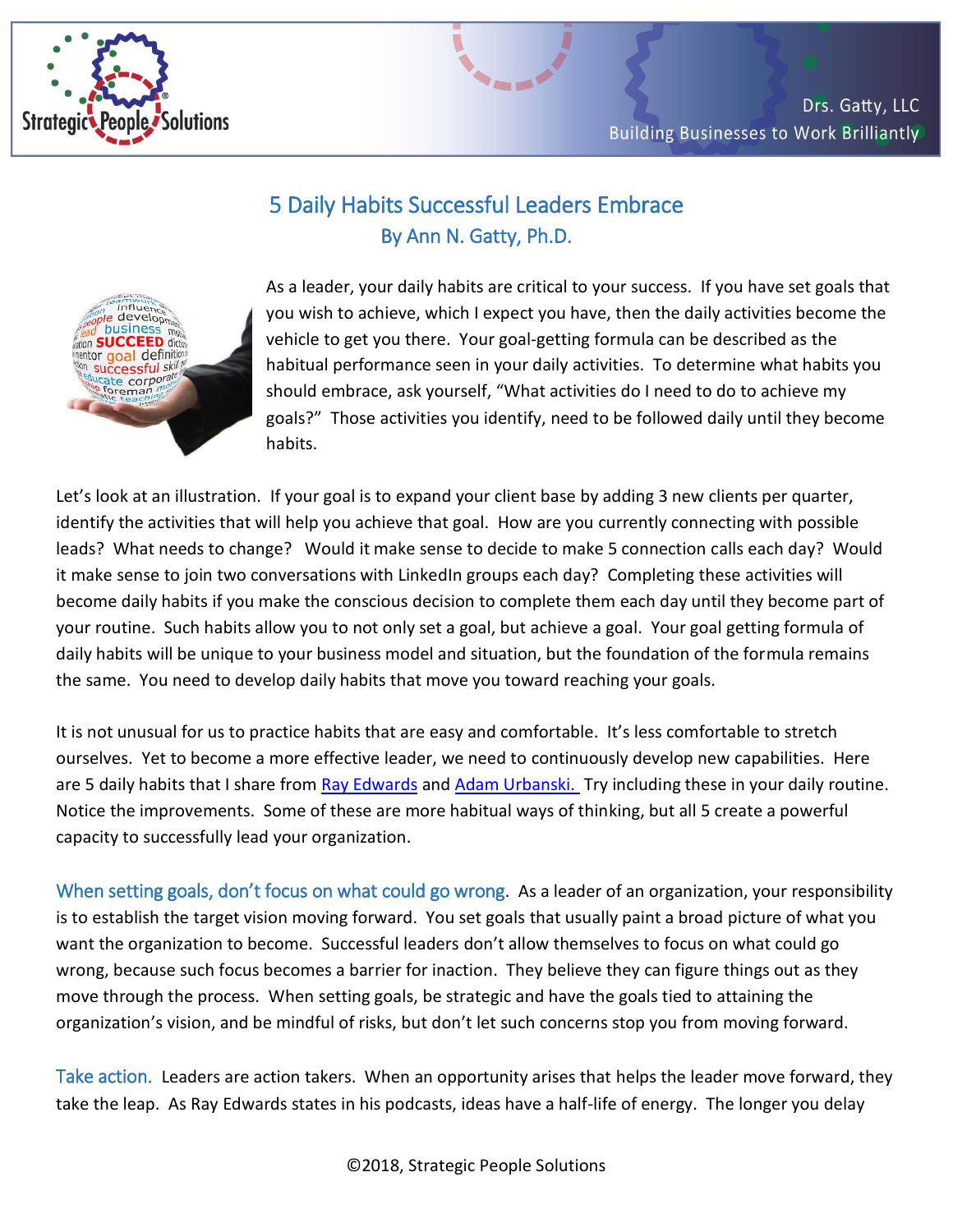

acting on an idea, the less energy you will have to act. Be decisive when analyzing ideas and take advantage of opportunities that present themselves and fit with getting your organization where you want it to be.

Never fail, always learn. Have you made mistakes? We all have. You made decisions and choices that were the best you could do at the time. However, successful leaders consider failures as learning opportunities, and use the information to improve the results next time around. Dwelling on your failures only dents your selfimage and deflates your confidence. Everything that happens is an opportunity to learn more about yourself and the industry in which you work. We are the ones who assign the meaning to an event that has occurred. If we assign positive lesson learned, we have the opportunity to use what the message taught us to make more informed decisions in the future.

Put first things first. Stephen Covey in his book, **[First Things First](https://www.amazon.com/dp/B00V1XGKJK/ref=dp-kindle-redirect?_encoding=UTF8&btkr=1)**, tells us to schedule the most important things in your life first and build your other activities around them. I like to work with an 18-month calendar in which I schedule the important events in my life that are upcoming. Personal events including vacations, family celebrations and obligations are included. I include important events in our business so that when setting goals to be achieved, I have a better understanding of the time-frame I have available to complete them.

Change who you are. People are always growing and developing. In growing your business, the skills that you have used to get to this level may not be adequate to get you to the next level. Yet, it is difficult to change. Our self-conception is one area that can be a barrier for change. For example, if you believe that you are not good at delegating, then you will be hesitant to delegate to others, even though an expanding business can't survive without your delegating. You'll need to embrace a changed perspective. Give yourself some credit for your development. Development is an ongoing process. Life experiences provide many opportunities to grow and make a positive impact along the way.

If I were to look at your calendar, what would I find? Would I find that you have scheduled daily habits that provide you the formula for meeting your goals? Would I find that you have set priorities for handling first things first? Would I find that you have established a routine for not only building a great business, but also enjoying life?

Want to improve your daily habits and boost your leadership success? Join my 4-part online mastermind class, to learn the [Purpose Driven Productivity System.](http://www.strategicpeoplesolutions.com/wp-content/uploads/2018/01/email-flyer.pdf) Check out the [schedule for the next available course,](http://www.strategicpeoplesolutions.com/accelerated-purpose-driven-productivity-course/) and start your new daily habit routine.